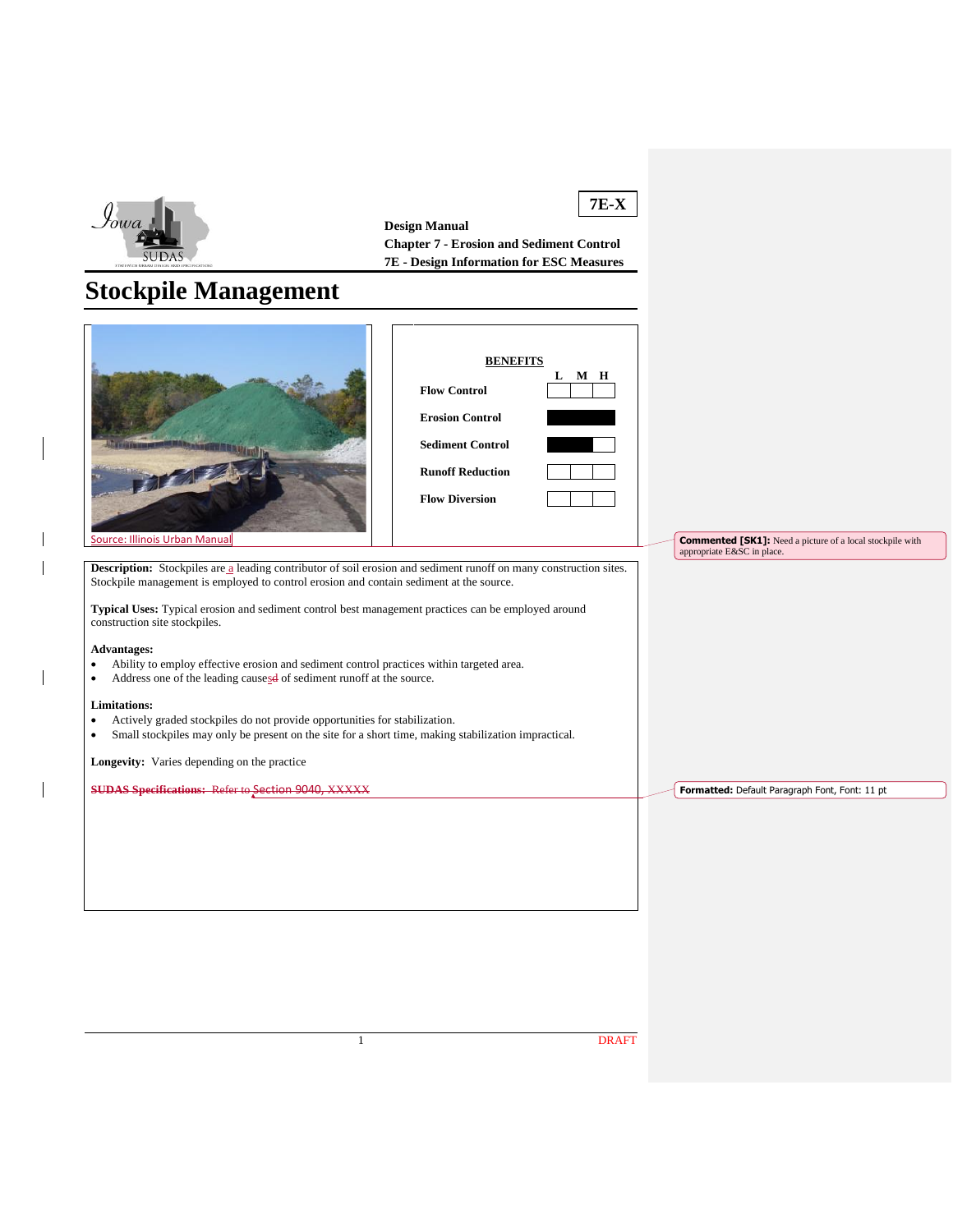### **A. Description/Uses**

Stockpile management practices should be employed whenever topsoil, on-site soils, or imported soils are stored on a construction site. Stockpile management uses regular erosion and sediment control best management practices that are employed to protect the stockpile and contain sediment runoff from the stockpile.

#### **B. Design Considerations**

**1. Erosion and Sediment Control:** In determining which best management practices to employ, consideration needs to be given to the 0 and 14 day rule in the NPDES General Permit Number 2. NPDES requires that stabilization measures be initiated immediately when earth disturbing activities have permanently ceased or if temporarily ceased and will not resume for 14 or more days. Typical stabilization practices include temporary or permanent seeding, straw or hydromulching, or rolled erosion control products.

Since stabilization of actively graded stockpiles is not practical, sediment control measures should be carefully planned and employed around and downslope of the stockpile. Typical sediment control practices may include filter socks, wattles, silt fence, diversion berms, sediment basins and traps, and vegetative filter strips. Sediment control practices should be held away from the toe of the stockpile a minimum of 20 feet to provide an area for water ponding, sediment accumulation, and access for equipment to clean out accumulated sediment.

**2. Alternative Protection:** For small material stockpiles or very short-term stockpiles, typical erosion and sediment control best management practices may not be practical. For these situations alternative protection measures may be appropriate.

Manufactured tarp systems designed for stockpile protection can be utilized to cover the surface of a small or short-term stockpiles to protect them from erosion. In lieu of a manufactured system, plastic sheeting, weighted down to prevent displacement, may also be implemented.



Need local photo of tarp system in use

**Commented [SK2]:** Added language to keep sediment control practices away from the toe of the stockpile.

**Commented [SK3]:** Do we need to add something to the specifications (material requirements)?

This seems like a "good housekeeping" practice, not something we would include as a pay item or require the contractor to do on a large scale.